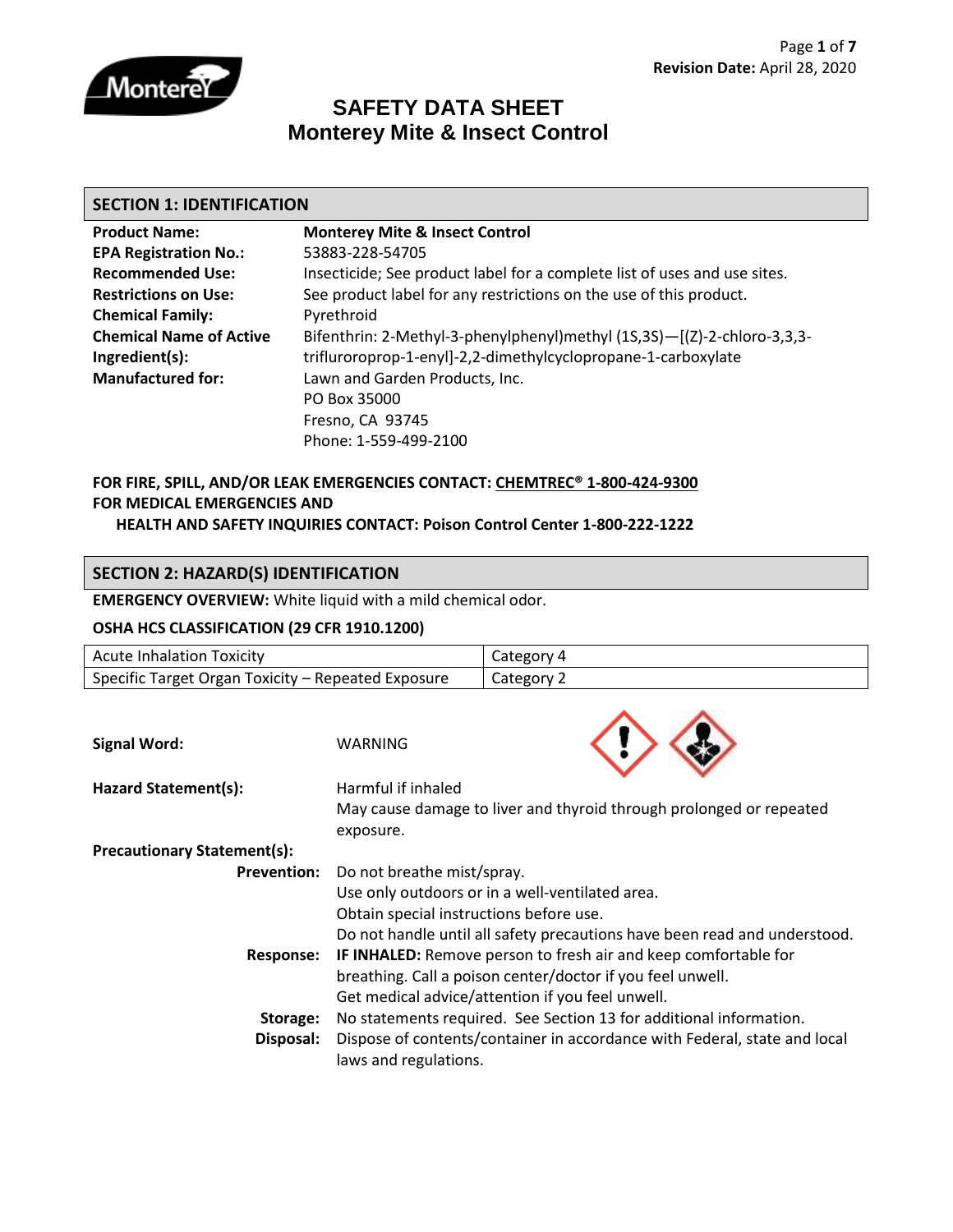| <b>SECTION 3: COMPOSTION/INFORMATION ON INGREDIENTS</b> |                   |              |  |  |
|---------------------------------------------------------|-------------------|--------------|--|--|
| <b>Chemical Name</b>                                    | <b>CAS Number</b> | Weight %     |  |  |
| <b>Bifenthrin</b>                                       | 82657-04-3        | 0.31%        |  |  |
| Diisopropyl-1, 1'-biphenyl                              | 69009-90-1        | $1.0 - 1.5%$ |  |  |
| N-methyl-2-pyrrolidinone<br>$0.34 - 0.42%$<br>872-50-4  |                   |              |  |  |

\*Ingredients not listed or listed with a weight % range are considered a trade secret and are withheld under 29 CFR 1910.1200(i).

|              | <b>SECTION 4: FIRST AID MEASURES</b>                                                                                                                                                         |
|--------------|----------------------------------------------------------------------------------------------------------------------------------------------------------------------------------------------|
| IF IN EYES:  | Hold eye open and rinse slowly and gently with water for 15 to 20 minutes. Remove contact<br>lenses, if present, after the first 5 minutes; then continue rinsing eye. Call a poison control |
|              | center or doctor for treatment advice.                                                                                                                                                       |
| IF ON SKIN:  | Take off contaminated clothing. Rinse skin immediately with plenty of water for 15 to 20                                                                                                     |
|              | minutes. Call a poison control center or doctor for treatment advice.                                                                                                                        |
| IF INHALED:  | Move person to fresh air. If person is not breathing, call 911 or an ambulance; then give                                                                                                    |
|              | artificial respiration, preferably mouth-to-mouth if possible. Call a poison control center or                                                                                               |
|              | doctor for further treatment advice.                                                                                                                                                         |
| IF INGESTED: | Call a poison control center or doctor immediately for treatment advice. Have person sip a                                                                                                   |
|              | glass of water if able to swallow. Do not induce vomiting unless told to do so by a poison                                                                                                   |
|              | control center or doctor. Do not give anything by mouth to an unconscious person.                                                                                                            |

**Most important symptoms/effects, acute and delayed:** Effects on the liver or thyroid.

**NOTE TO PHYSICIAN:** This product is a pyrethroid. If large amounts have been ingested, the stomach and intestine should be evacuated. Treatment is symptomatic and supportive. Digestible fats, oils, or alcohol may increase absorption and so should be avoided.

#### **SECTION 5: FIRE-FIGHTING MEASURES**

| <b>Suitable Extinguishing Media:</b>         | Foam, dry chemical, carbon dioxide or water spray                    |
|----------------------------------------------|----------------------------------------------------------------------|
| <b>Unsuitable Extinguishing Media:</b>       | Water jet                                                            |
| <b>Hazardous Combustion Products:</b>        | Thermal decomposition may produce toxic carbon and nitrogen oxides.  |
| <b>Special Protective Equipment &amp;</b>    | Evacuate area and fight fire upwind from a safe distance to avoid    |
| <b>Precautions:</b>                          | hazardous vapors and decomposition products. Foam and/or dry         |
|                                              | chemical are preferred to minimize environmental contamination. If   |
|                                              | water is used, dike and collect water to prevent run-off. Wear self- |
|                                              | contained breathing apparatus and full fire-fighting turn-out gear   |
|                                              | (Bunker gear).                                                       |
| <b>Unusual Fire &amp; Explosion Hazards:</b> | None known                                                           |
|                                              |                                                                      |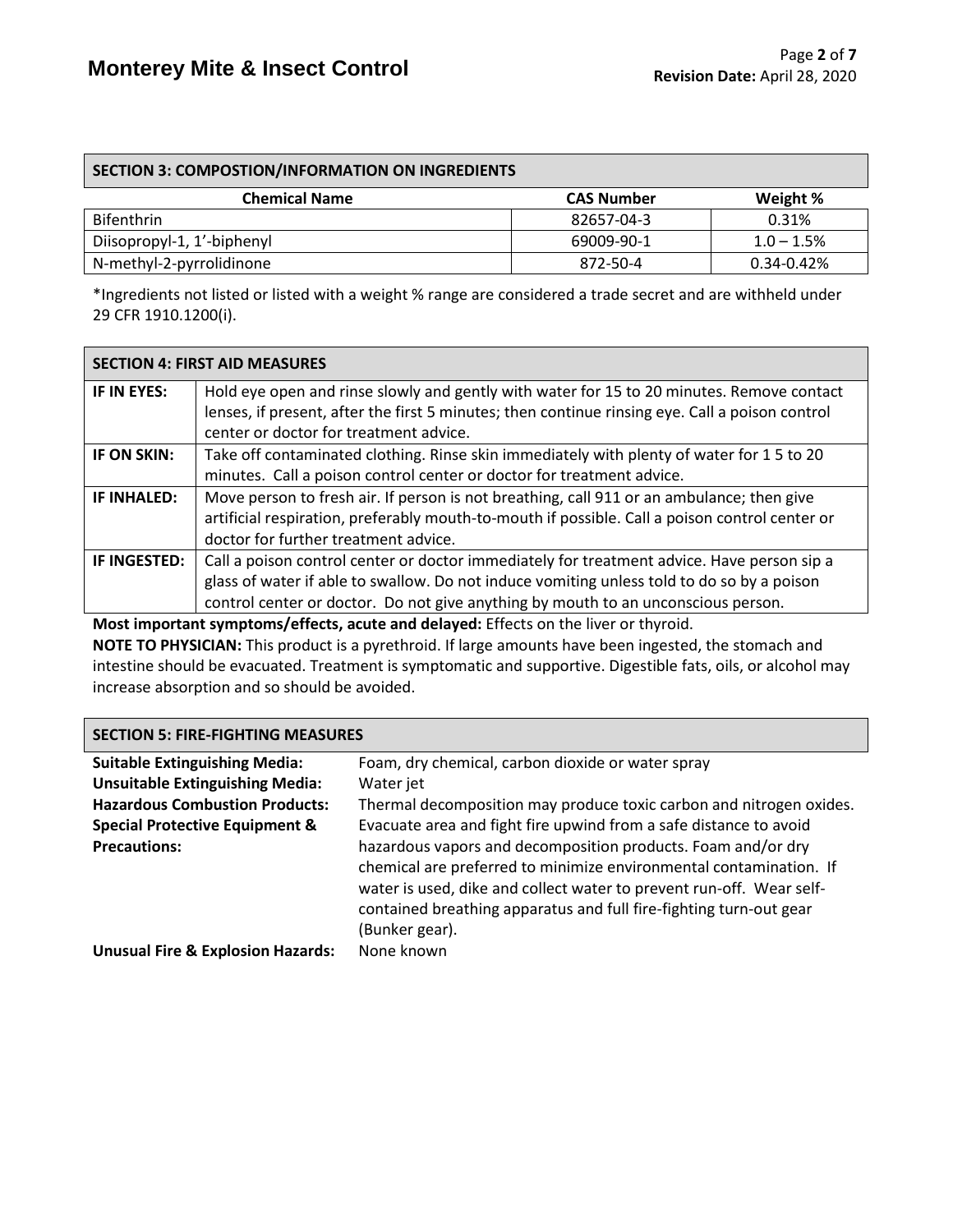#### **SECTION 6: ACCIDENTAL RELEASE MEASURES**

| <b>Personal Precautions:</b>      | See Section 8 for personal protection equipment.                               |
|-----------------------------------|--------------------------------------------------------------------------------|
| <b>Environmental Precautions:</b> | Keep spilled material and any rinsate from contaminating soil or from entering |
|                                   | sewage and drainage systems and bodies of water.                               |
| <b>Methods for Containment:</b>   | Isolate the spill area. Keep unnecessary and unprotected personnel from        |
|                                   | entering. Absorb small spills with sand, vermiculite or other inert absorbent. |
|                                   | Dike large spills using absorbent or impervious material such as clay or sand. |
|                                   | Allow absorbed material to solidify and scrape up for disposal.                |
| <b>Methods for Clean-up:</b>      | Place contaminated material in appropriate container for disposal. After       |
|                                   | removal, flush contaminated area thoroughly with water. Pick up wash liquid    |
|                                   | with additional absorbent and place in a disposable container. Do not put      |
|                                   | spilled material back in the original container.                               |
| <b>Other Information:</b>         | None known                                                                     |

#### **SECTION 7: HANDLING AND STORAGE**

| Handling:                                                                                       | RECOMMENDATIONS ARE INTENDED FOR MANUFACTURING, PACKAGING AND COMMERCIAL                    |                                                                                              |  |  |  |  |
|-------------------------------------------------------------------------------------------------|---------------------------------------------------------------------------------------------|----------------------------------------------------------------------------------------------|--|--|--|--|
|                                                                                                 | BLENDING WORKERS. PESTICIDE APPLICATORS AND WORKERS must refer to the product label         |                                                                                              |  |  |  |  |
|                                                                                                 | and Directions for Use attached to the product for Agricultural Use Requirements in         |                                                                                              |  |  |  |  |
|                                                                                                 |                                                                                             | accordance with the EPA Worker Protection Standard 40 CFR part 170. Handle and open          |  |  |  |  |
|                                                                                                 |                                                                                             | container in a manner as to prevent spillage. Do not eat, drink or smoke while handling this |  |  |  |  |
|                                                                                                 |                                                                                             | product. Immediately wash off accidental splashes of the concentrate or spray mixture from   |  |  |  |  |
|                                                                                                 |                                                                                             | skin, clothing and out of eyes.                                                              |  |  |  |  |
| Storage:                                                                                        | See pesticide label for full information on product storage. Do not contaminate water, food |                                                                                              |  |  |  |  |
| or feed by storage of this product. Store away from sources of heat, out of direct sunlight and |                                                                                             |                                                                                              |  |  |  |  |
| away from incompatible materials. Pesticides should be stored in secured areas away from        |                                                                                             |                                                                                              |  |  |  |  |
|                                                                                                 | children and animals.                                                                       |                                                                                              |  |  |  |  |
| <b>Storage Temperature (Min/Max):</b>                                                           |                                                                                             | Not determined but avoid extreme temperatures.                                               |  |  |  |  |
| <b>Product Incompatibilities:</b><br>Avoid contact with strong oxidizers.                       |                                                                                             |                                                                                              |  |  |  |  |

#### **SECTION 8: EXPOSURE CONTROLS/PERSONAL PROTECTION**

**Users of a pesticide product must refer to the product label for personal protective equipment requirements.**

**Exposure Guidelines:**

| <b>COMPONENT</b>     | OSHA PFI | <b>ACGIH TLV</b> | <b>NIOSH REL</b> |
|----------------------|----------|------------------|------------------|
| No components listed |          |                  |                  |

**Engineering Controls:** Provide general or local exhaust ventilation systems to maintain airborne concentrations below OSHA PELs or other specified exposure limits. Local exhaust ventilation is preferred.

**Respiratory Protection:** In areas of poor ventilation, use a NIOSH approved respirator with cartridges/canisters approved for pesticides. **Eye Protection:** Chemical goggles or safety glasses.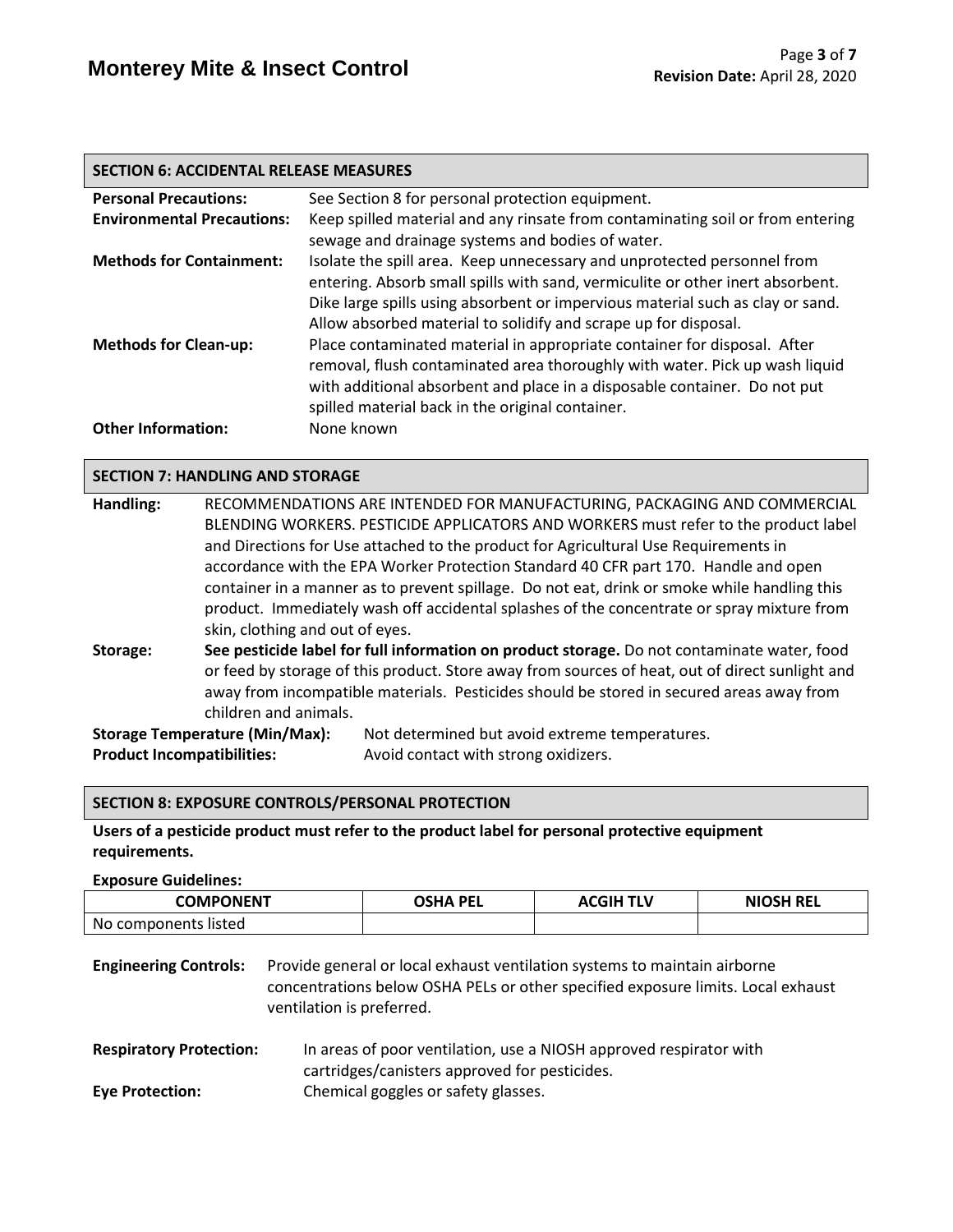# **Monterey Mite & Insect Control** Page 4 of 7<br>**Revision Date: April 28, 2020**

**Protective Gloves:** Chemical-resistant gloves such as barrier laminate, butyl rubber, nitrile, neoprene rubber, polyvinyl chloride (PVC) or Viton.

**Other Protective Clothing:** Long-sleeved shirt, long pants and chemical resistant footwear plus socks. **General Safety Measures:** Wash hands before eating, drinking, chewing gum, using tobacco, or using the toilet. Remove clothing immediately after handling this product. Wash outside of gloves before removing. Discard clothing and other absorbent materials that have been drenched or heavily contaminated with this product's concentrate. Do not reuse them. Follow manufacturer's instructions for cleaning and maintaining PPE. If no such instructions for washables, use detergent and hot water. Keep and wash PPE separately from other laundry.

#### **SECTION 9: PHYSICAL AND CHEMICAL PROPERTIES**

| Appearance:                     | White liquid       | <b>Upper/Lower Flammability Limits:</b> | Not determined    |
|---------------------------------|--------------------|-----------------------------------------|-------------------|
| Odor:                           | Mild chemical odor | <b>Vapor Pressure:</b>                  | Not determined    |
| <b>Odor Threshold:</b>          | Not determined     | <b>Vapor Density:</b>                   | Not determined    |
| pH (1% dispersion):             | $5.0 - 9.0$        | Relative Density (@24°C):               | $0.986$ (typical) |
| <b>Melting /Freezing Point:</b> | Not determined     | <b>Solubility in Water:</b>             | Not determined    |
| <b>Boiling Point/Range:</b>     | Not determined     | <b>Partition Coefficient:</b>           | Not determined    |
| <b>Flash Point:</b>             | Not applicable     | <b>Auto-ignition Temperature:</b>       | Not determined    |
| <b>Evaporation Rate:</b>        | Not determined     | <b>Decomposition Temperature:</b>       | Not determined    |
| <b>Flammability:</b>            | Not applicable     | <b>Viscosity:</b>                       | 14 Cps @ 26°C     |

| <b>SECTION 10: STABILITY AND REACTIVITY</b>                                               |                                                                        |  |  |
|-------------------------------------------------------------------------------------------|------------------------------------------------------------------------|--|--|
| <b>Reactivity:</b>                                                                        | No hazardous chemical reactions known.                                 |  |  |
| <b>Chemical Stability:</b>                                                                | Stable under normal storage and handling conditions.                   |  |  |
| <b>Possibility of Hazardous Reactions:</b><br>No potential for hazardous reactions known. |                                                                        |  |  |
| <b>Conditions to Avoid:</b>                                                               | <b>Extreme temperatures</b>                                            |  |  |
| <b>Incompatible Materials:</b>                                                            | Strong oxidizers                                                       |  |  |
| <b>Hazardous Decomposition Products:</b>                                                  | Thermal decomposition may produce toxic carbon and nitrogen<br>oxides. |  |  |

#### **SECTION 11: TOXICOLOGICAL INFORMATION**

| <b>Likely Routes of Exposure:</b>   | Eye contact, Skin contact, Inhalation, Ingestion                                                                                 |  |  |  |
|-------------------------------------|----------------------------------------------------------------------------------------------------------------------------------|--|--|--|
| <b>Symptoms of Exposure:</b>        | No acute symptoms known                                                                                                          |  |  |  |
| Oral $LD_{50}$ :                    | >3,600 mg/kg (Estimated based upon component data)                                                                               |  |  |  |
| Dermal LD <sub>50</sub> :           | >3,900 mg/kg (Estimated based upon component data)                                                                               |  |  |  |
| Inhalation LC <sub>50</sub> :       | 4.0 mg/L (4-hr)(Estimated based upon component data)                                                                             |  |  |  |
| <b>Eye Irritation/Damage:</b>       | Not anticipated to cause eye irritation based upon component data.                                                               |  |  |  |
| <b>Skin Corrosion/Irritation:</b>   | Not anticipated to cause skin irritation based upon component data.                                                              |  |  |  |
| <b>Skin Sensitization:</b>          | Not a potential skin sensitizer based upon component data.                                                                       |  |  |  |
| <b>Chronic/Subchronic Toxicity:</b> | Repeated overexposure to Diisopropyl-1,1'-biphenyl may cause effects to<br>liver and thyroid. NOAEL >35 mg/kg (rat)(28 day oral) |  |  |  |
| <b>Mutagenicity:</b>                | No data available                                                                                                                |  |  |  |
| <b>Reproductive Toxicity:</b>       | No data available                                                                                                                |  |  |  |
| <b>Neurotoxicity:</b>               | No data available                                                                                                                |  |  |  |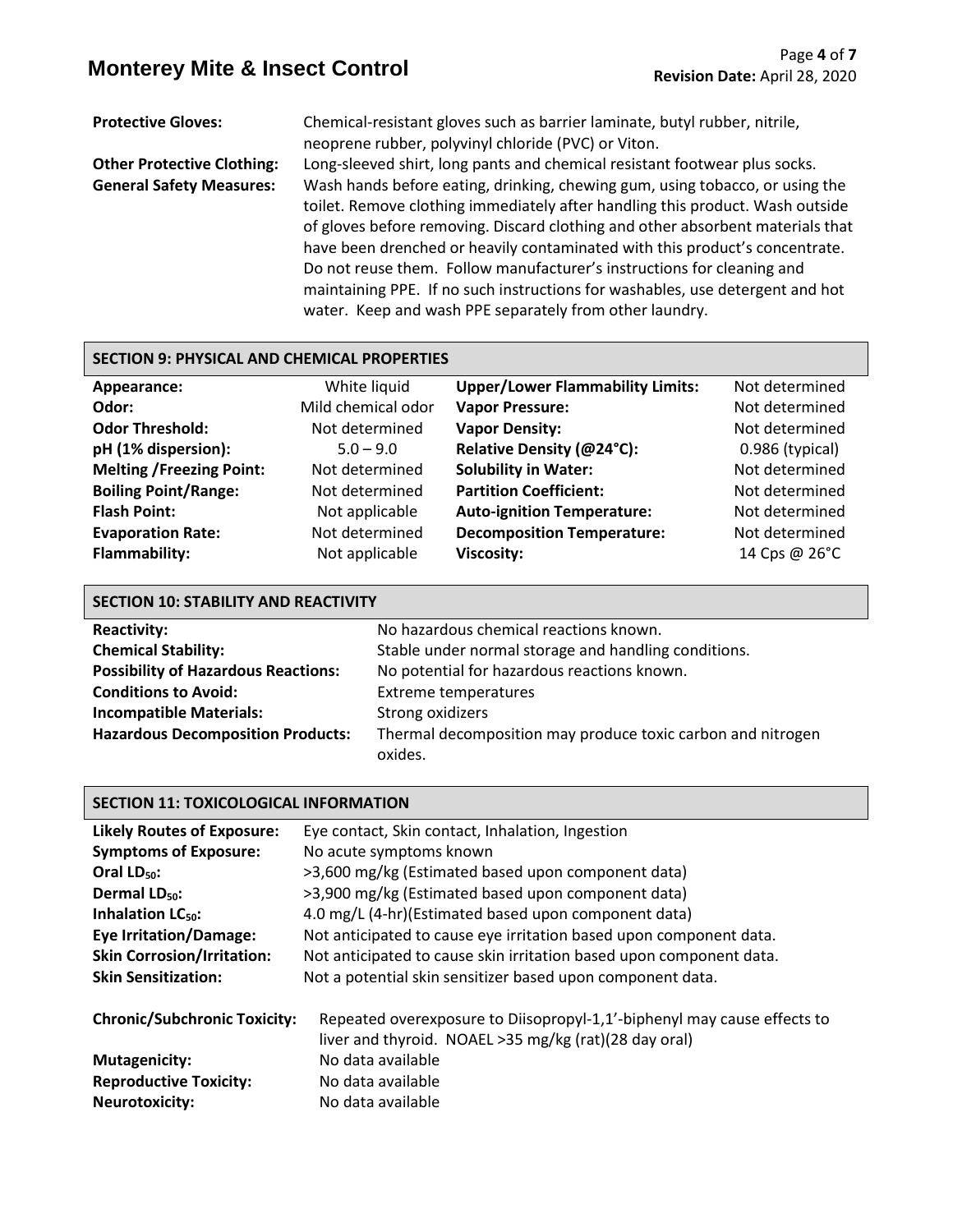| <b>Target Organs:</b>     | Liver and thyroid                                                         |             |            |             |
|---------------------------|---------------------------------------------------------------------------|-------------|------------|-------------|
| <b>Aspiration Hazard:</b> | Not anticipated to be an aspiration hazard.                               |             |            |             |
| Carcinogenicity:          | The EPA considers bifenthrin to be a possible human carcinogen based upon |             |            |             |
|                           | animal studies.                                                           |             |            |             |
| <b>Chemical Name</b>      | <b>ACGIH</b>                                                              | <b>IARC</b> | <b>NTP</b> | <b>OSHA</b> |
| No components listed      |                                                                           |             |            |             |

#### **SECTION 12: ECOLOGICAL INFORMATION**

#### **Environmental Hazards Statement from FIFRA Regulated Pesticide Label:**

This pesticide is extremely toxic to fish and aquatic invertebrates. To protect the environment, do not allow pesticide to enter or run off into storm drains, drainage ditches, gutters, and surface waters. Applying this product in calm weather when rain is not predicted for the next 24 hours will help to ensure that wind or rain does not blow or wash pesticide off the treatment area. Rinsing application equipment over the treated area will help avoid run off to water bodies or drainage systems. Drift and run-off from treated areas may be hazardous to aquatic organisms in neighboring areas. Care should be used when spraying to avoid fish and reptile pets in/around ornamental ponds.

This product is highly toxic to bees exposed to direct treatment or residues on blooming plants. Do not apply this product or allow it to drift to blooming plants if bees are visiting the treatment areas.

| <b>ECOTOXICITY DATA:</b>              | The data presented below is for bifenthrin technical. |
|---------------------------------------|-------------------------------------------------------|
| <b>Fish Toxicity:</b>                 | Rainbow trout: 96 hr $LC_{50}$ = 0.00015 ppm          |
|                                       | Bluegill sunfish: 96 hr $LC_{50} = 0.00035$ ppm       |
| <b>Aquatic Invertebrate Toxicity:</b> | No data available                                     |
| <b>Aquatic Plant Toxicity:</b>        | No data available                                     |
| <b>Avian Toxicity:</b>                | Bobwhite quail: Oral $LD_{50} = 1,800$ mg/kg          |
|                                       | Mallard duck: Oral $LD_{50} = 2,150$ mg/kg            |
| <b>Honeybee Toxicity:</b>             | Highly toxic                                          |
| <b>ENVIRONMENTAL EFFECTS:</b>         |                                                       |

| <b>Persistence and Degradability:</b> | No data available |
|---------------------------------------|-------------------|
| <b>Bioaccumulation:</b>               | No data available |
| <b>Mobility:</b>                      | No data available |
| <b>Other Adverse Effects:</b>         | No data available |

#### **SECTION 13: DISPOSAL CONSIDERATIONS**

| <b>Waste Disposal:</b>       | Refer to the pesticide label for full information on disposal. Pesticide wastes are   |
|------------------------------|---------------------------------------------------------------------------------------|
|                              | toxic. Improper disposal of unused pesticide, spray mixture, or rinse water is a      |
|                              | violation of Federal law. If these wastes cannot be used according to label           |
|                              | instructions, contact your State Pesticide or Environmental Control Agency or the     |
|                              | Hazardous Waste representative at the nearest EPA Regional Office for guidance in     |
|                              | proper disposal methods.                                                              |
| <b>Container Disposal:</b>   | Refer to the pesticide label for full information on disposal. When possible, triple  |
|                              | rinse the container and offer for recycling if available.                             |
| <b>RCRA Characteristics:</b> | It is the responsibility of the individual disposing of this product to determine the |
|                              | RCRA classification and hazard status of the waste.                                   |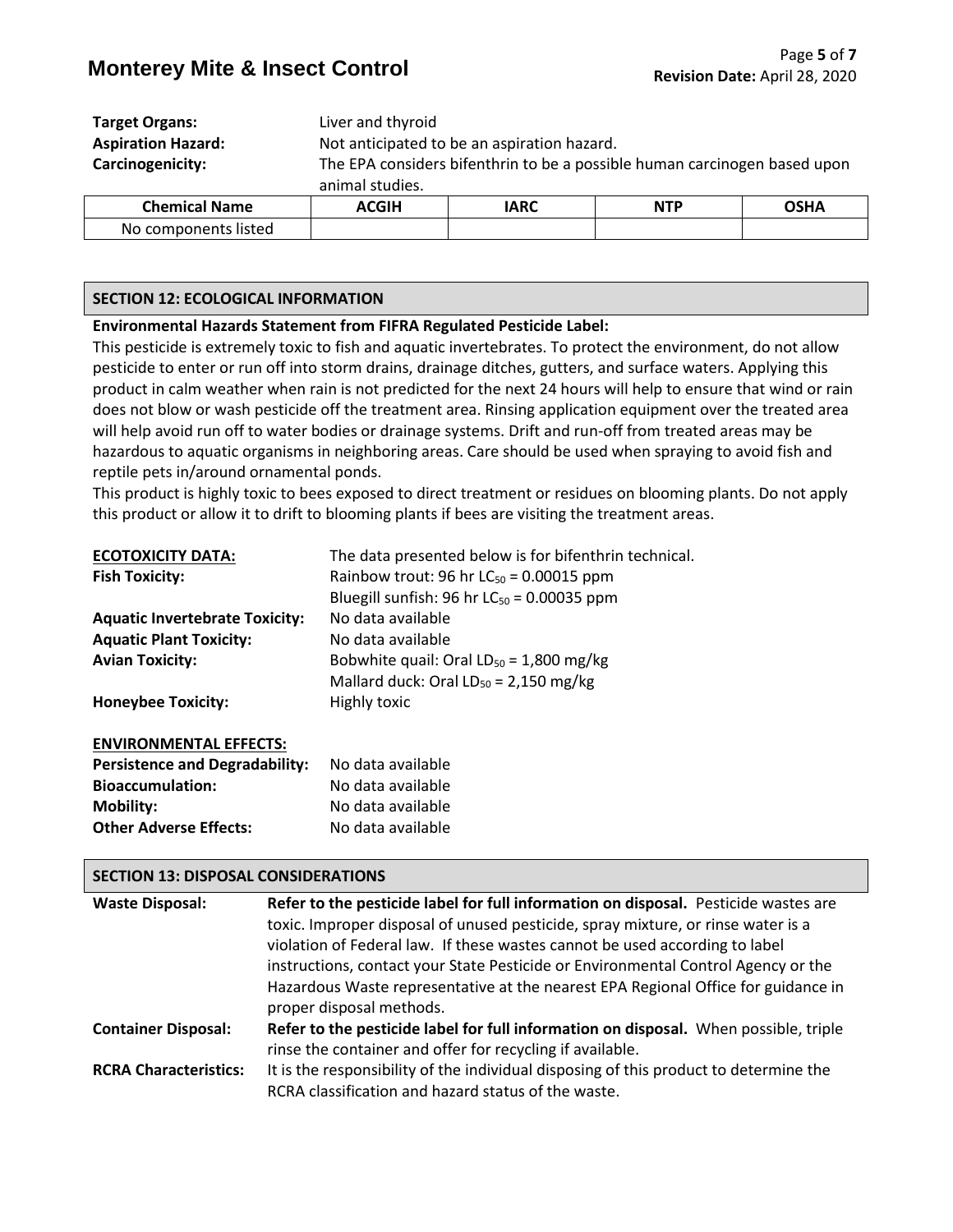#### **SECTION 14: TRANSPORTATION INFORMATION**

| <b>DOT</b><br>(Ground): | Not regulated                                                                                           |
|-------------------------|---------------------------------------------------------------------------------------------------------|
| <b>IMDG</b><br>(Sea):   | UN3082, Environmentally hazardous substance, liquid, n.o.s. (Bifenthrin), 9, PGIII, Marine<br>Pollutant |
| <b>IATA</b><br>(Air):   | UN3082, Environmentally hazardous substance, liquid, n.o.s. (Bifenthrin), 9, PGIII                      |

#### **SECTION 15: REGULATORY INFORMATION**

**Labeling Requirements Under FIFRA:** This chemical is a pesticide product registered by the Environmental Protection Agency and is subject to certain labeling requirements under federal pesticide law. These requirements differ from the classification criteria and hazard information required for safety data sheets and for workplace labels of non-pesticide chemicals. Following is the hazard information as required on the pesticide label:

#### CAUTION

Harmful if swallowed, inhaled or absorbed though skin. Avoid contact with skin eyes or clothing. Avoid breathing spray mist. Wash thoroughly with soap and water after handling and before eating, drinking, chewing gum, using tobacco, or using the toilet. Remove contaminated clothing and wash before reuse.

**TSCA Inventory:** This product is exempt from TSCA inventory listing requirements as it is solely for FIFRA regulated use.

#### **SARA Title III Information:**

 **Section 302 – Extremely hazardous substances:** None  **Section 311/312** – **Hazard Categories:** Acute (Immediate); Chronic (Delayed)  **Section 313 –** This product contains a chemical or chemicals which are subject to the reporting requirements of the Act and Title 40 of the Code of Federal Regulations, Part 372:

| <b>Chemical Name</b>     | <b>CAS Number</b> | Weight %   |
|--------------------------|-------------------|------------|
| <b>Bifenthrin</b>        | 82657-04-3        | 0.31%      |
| N-methyl-2-pyrrolidinone | 872-50-4          | 0.34-0.42% |

**CERCLA –** This product contains the following chemicals which have a reportable quantity (RQ) under the Comprehensive Environmental Response, Compensation and Liability Act (CERCLA):

| <b>Chemical Name</b> | <b>CAS Number</b> | <b>RQ</b> | <b>Quantity of</b><br><b>Finished Product</b> |
|----------------------|-------------------|-----------|-----------------------------------------------|
| None listed          |                   |           |                                               |

#### **CALIFORNIA PROPOSITION 65:**

| Chemical Name            | <b>CAS Number</b> | <b>Prop 65 Category(ies)</b> |
|--------------------------|-------------------|------------------------------|
| N-methyl-2-pyrrolidinone | 872-50-4          | Developmental                |

#### **U.S. STATE RIGHT-TO-KNOW REGULATIONS:**

| <b>Chemical Name</b>     | <b>New Jersey</b> | <b>Massachusetts</b> | <b>Pennsylvania</b> |
|--------------------------|-------------------|----------------------|---------------------|
| <b>Bifenthrin</b>        |                   |                      |                     |
| N-methyl-2-pyrrolidinone |                   |                      |                     |